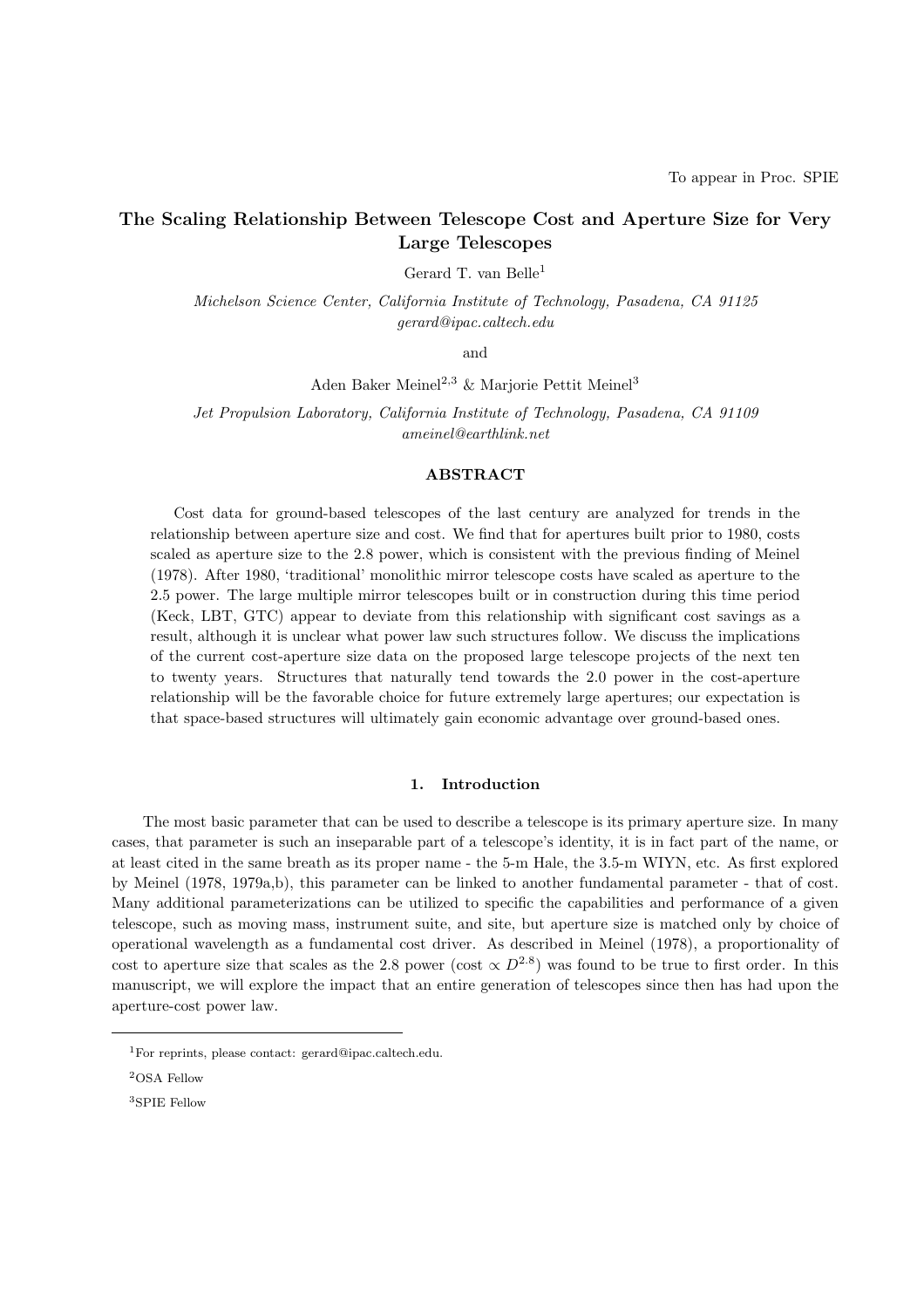#### 2. Ground-Based Telescopes

Data used in this analysis can be found in Table 1, and their online cost references & other backing information; we have made every effort to obtain the publicly published cost data that most accurately reflect the telescope construction cost. For each telescope, the cost data point was intended to be inclusive of telescope mirror, structure, enclosure, and other essential site work based on these references, and exclusive of instrumentation and operations cost. Cost data were normalized to year 2000 US dollars using the standard federal tables for inflation adjustment for the past century. There are unfortunately as many acronyms as there are telescopes, and rather than expand them all here, the reader is encouraged to reference those links he or she has an interest in.

We should note that the costs cited herein are potentially a bit 'soft', in that in many cases, a telescope's initial construction is followed by a period (sometimes years) in which the operation of the aperture is optimized. In many cases this optimization is improving the performance of the telescope beyond its initial specifications, but in a few cases this commissioning phase is needed just to meet the original design goals. For that latter case, the operation costs of that extended commissioning phase should be included in the true aperture cost, but we are unable to precisely do such accounting here.

# 2.1. Pre-1980

Large telescopes built prior to 1980 had certain basic characteristics typically in common. These characteristics include:

- Equatorial mounts Even the massive 5-m Hale has a equatorial mount, with an axis parallel to the Earth's rotational axis. The period 1970-1980 saw the first breaks with tradition on this point, with the 6-m Soviet (now Russian) SAO telescope.
- Slow optical systems  $F/\text{ratios}$  were typically greater than 3, and never less than 2.5.
- Thick mirrors Some lightweighting was incorporated into these mirrors, but thermal inertia and the resultant mirror seeing remains a substantial problem for these apertures.

As a result of the first two points above, such designs had substantial impact upon tube length, and as a result, enclosure size and attendant expense.

#### 2.2. Post-1980

Large telescopes built after 1980 had the following basic characteristics in common:

- Alt-az mounts Advances in computer control and optomechanical devices now allow for the more compact mounting allowed by the alt-ax mounts
- Fast optical systems Of the major  $(>2.5m)$  apertures built since 1980, not a single one had a f/ratio greater than 2.5, and none since 1989 have been greater than 1.8.
- Thin mirrors Often these primaries are coupled with active control systems to dynamically compensate for changes in the angle between the pointing vector and the gravity vector.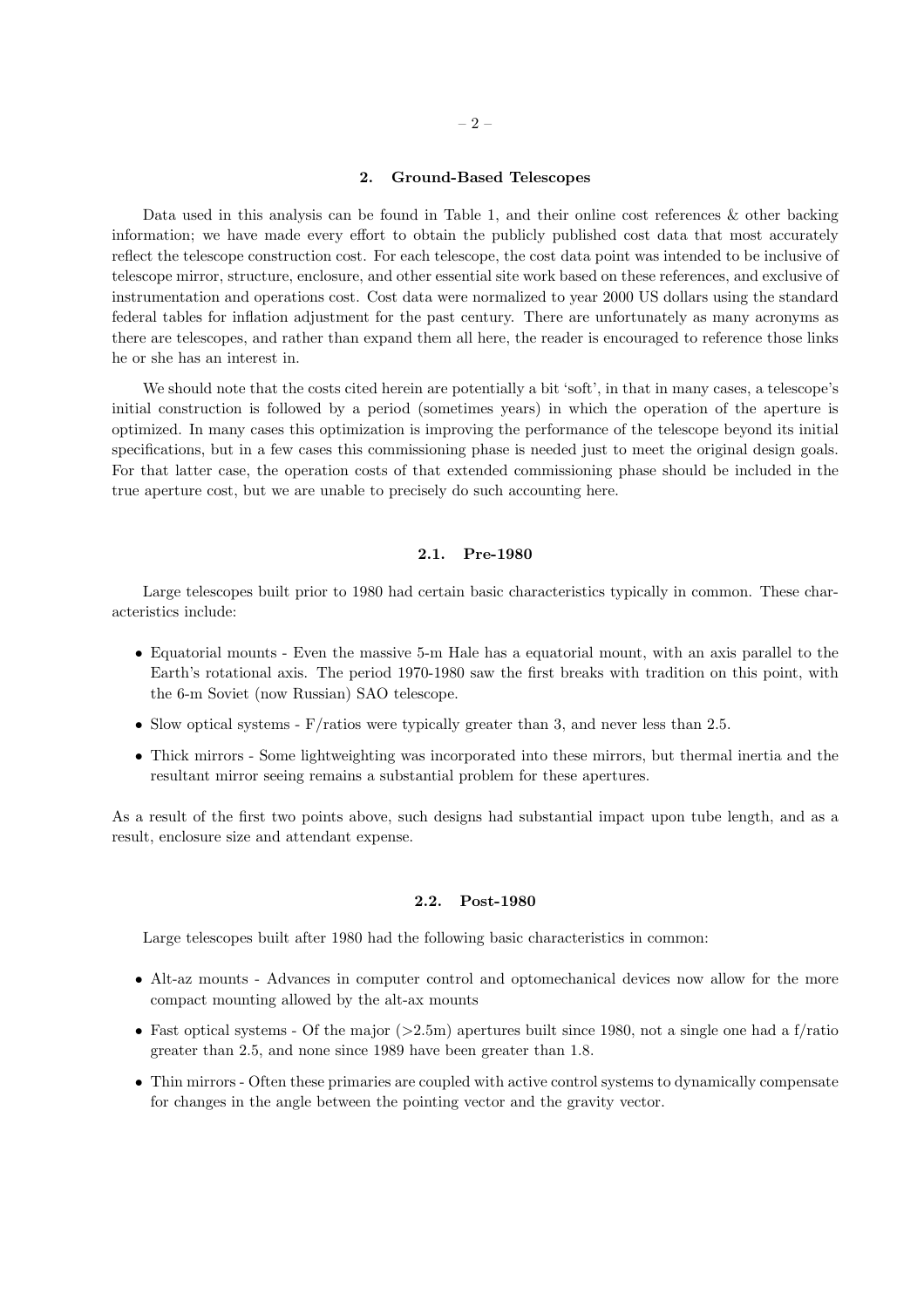A special class of telescopes in the post-1980 era are the giant segmented mirror (GSM) telescopes. Beginning with the Keck I telescope, optical systems in excess of 8.4-m have begun to be available to the astronomical community. Currently operational GSM telescopes are Keck I, Keck II, and the Hobby-Eberly telescope, with the GTC, SALT, and LBT apertures all under construction. These telescopes all have effective areas in excess of 9-m.

A second special class appearing in the post-1980 era were large telescopes that made special efforts in trading operation capability for increased aperture size. Both the Hobby-Eberly and SALT telescopes have eliminated structural elevation pointing for simplified design and reduced cost, and the liquid mercury telescope of Univ. British Columbia is restricted to zenith pointing for even greater cost savings, much like the Arecibo 305 meter radio telescope.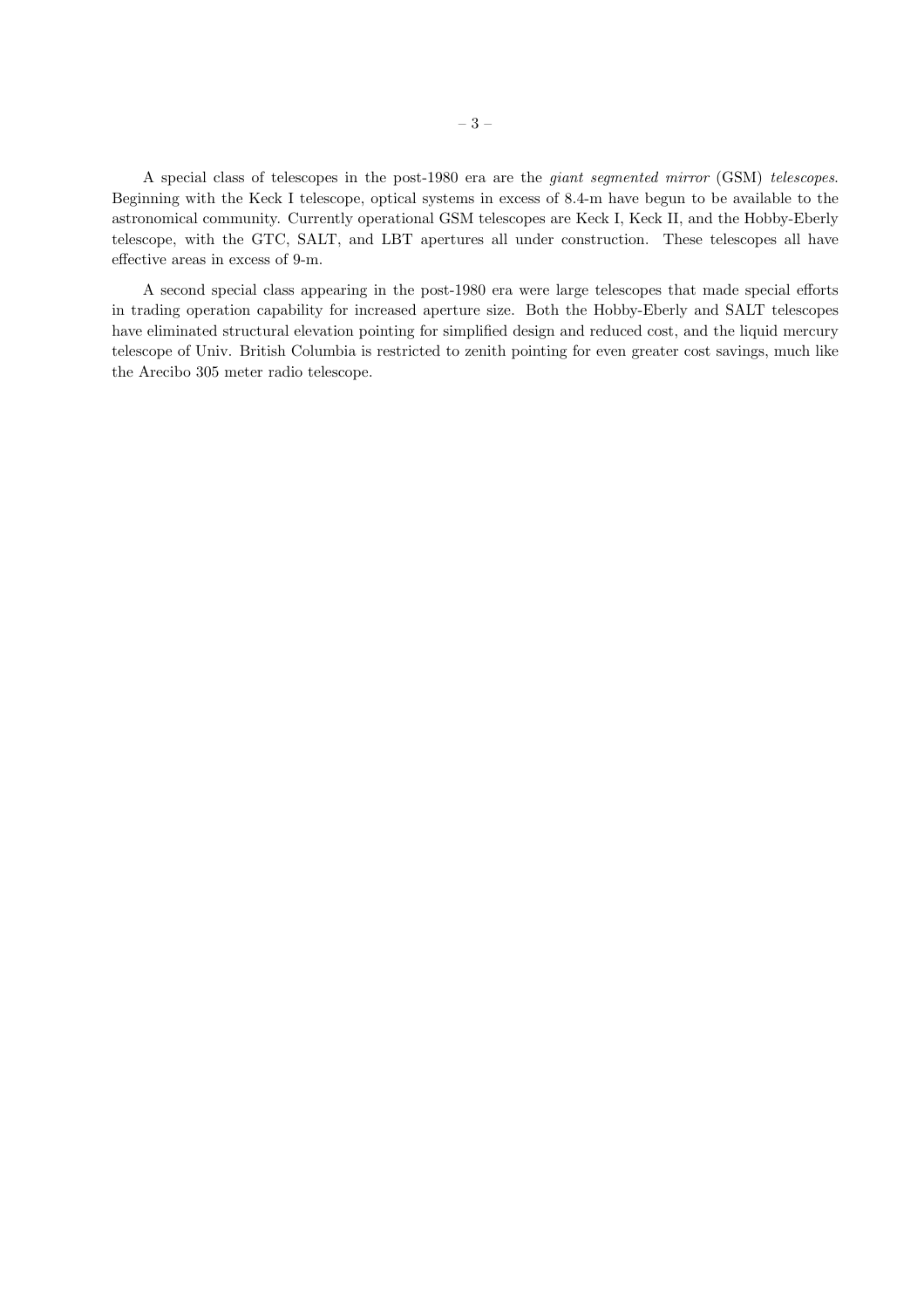| Telescope         | Institute                   | Size                                       | Cost                      | Year | Adj. Cost         | f/ratio                                   | Mass            | Reference                                                                                                   |
|-------------------|-----------------------------|--------------------------------------------|---------------------------|------|-------------------|-------------------------------------------|-----------------|-------------------------------------------------------------------------------------------------------------|
|                   |                             | $\binom{m}{n}$                             | (3M)                      |      | (2000, \$M]       |                                           | $(\text{tons})$ |                                                                                                             |
| Yerkes            | Univ. Chicago               |                                            | $\ddot{0} \cdot \ddot{0}$ | 1887 | 10.0              |                                           |                 | /www2.uchicago.edu/alumni/alumni.mag/9702/9702Yerkes.html<br>attp://                                        |
| Hooker            | Mt. Wilson                  | $\frac{0}{2}$ 5                            | $0.\overline{6}$          | 1917 | 9.2               | 5.0                                       |                 | $\Delta$ http://www.sierramadre.lib.ca.us/smarchives/Exhibits_More.htm                                      |
| Hale              | Caltech                     | $\overline{5}$ .1                          | 6.3                       | 1928 | $60.0$            | $3.\overline{3}$                          | 482             | www.astro.caltech.edu/observatories/palomar/history,<br>http:/                                              |
|                   |                             |                                            |                           |      |                   |                                           |                 | www.gryp.fsnet.co.uk/ast11.htm<br>http://                                                                   |
| Mayall            | <b>NOAO</b>                 | 4.0                                        | 10.0                      | 0261 | 41.5              | 2.8                                       | n/a             | /www.aura-nio.noao.edu/book/ch5/5_7.html<br>http://                                                         |
| AAT               | AAO                         | 3.9                                        | 22.8                      | 1973 | 78.8              |                                           |                 | www.ast.cam.ac.uk/AAO/about/aat.html; A\$ 15932250<br>http://                                               |
| Blanco            | CTIO                        | 4.0                                        | $10.0$                    | 1976 | 27.1              | 2.8                                       | 310             | 'arjournals.annualreviews.org/doi/full/10.1146/annurev.astro.39.1.1<br>http://                              |
| ESO 3.6m          | <b>ESO</b>                  | 3.6                                        | 41.7                      | 1761 | 104.3             | 3.0                                       | 240             | /www.eso.org/gen-fac/pubs/astclim/papers/lz-thesis/node23.html<br>http://j                                  |
|                   |                             |                                            |                           |      |                   |                                           |                 | 'astrophysics.weber.edu/Correct/Astr0179.pdf<br>http:/                                                      |
| IRTF              | <b>NASA</b>                 | 3.0                                        | 10.0                      | 1979 | 21.7              |                                           |                 | www.hawaii-county.com/databook_97/section13.htm<br>http://j                                                 |
| CFHT              | CFHT Consortium             | 3.6                                        | 30.0                      | 1979 | 65.1              | 2.305<br>2.305                            |                 | www.hawaii-county.com/databook_97/section13.htm<br>http://                                                  |
| <b>WHT</b>        | Obs. Roque de los Muchachos | 4.2                                        | 21.5                      | 1979 | 46.6              |                                           | 210             | /www.ing.iac.es/ $\sim$ crb/wht/hist.html; 10 million pounds<br>http://                                     |
| Faulkes           | UH / UK                     | 2.0                                        | $6.0\,$                   | 2001 | 5.9               |                                           |                 | /www.bizjournals.com/pacific/stories/2001/03/26/focus4.html<br>http:/                                       |
| NOT               | <b>NOTSA</b>                | ro<br>$\sim$                               | $4.9$                     | 1983 | $\overline{7}$ .9 |                                           | 43              | www.not.iac.es/<br>http://                                                                                  |
| <b>NTT</b>        | ES <sub>o</sub>             | $\begin{array}{c} 5 \\ 3 \\ 3 \end{array}$ | 13.0                      | 1988 | 17.6              | $0.28$<br>$2.36$<br>$-1.8$                | 110             | /astrophysics.weber.edu/Correct/Astr0179.pdf<br>http://j                                                    |
| ARC               | Apache Point Obs.           |                                            | 11.0                      | 1988 | 14.9              |                                           |                 | www.eurekalert.org/pub_releases/2001-09/uoca-uoc090601.php<br>http://                                       |
|                   |                             |                                            |                           |      |                   |                                           |                 | 'archives.thedaily.washington.edu/1996/012696/Star012696.html<br>$\text{http://}$                           |
|                   |                             |                                            |                           |      |                   |                                           |                 | www.washington.edu/research/pathbreakers/1994c.html<br>http:/                                               |
|                   |                             |                                            |                           |      |                   |                                           |                 | www.apo.nmsu.edu/Telescopes/eng.papers/performance/performance1988.html<br>http://                          |
| Starfire 3.5m     | AFRL                        | 5.5                                        | 27.0                      | 1993 | 30.9              |                                           |                 | www.de.afrl.af.mil/Factsheets/35meter.html<br>http://j                                                      |
| <b>NAIN</b>       | WIYN Consortium             | $\begin{array}{c} 5.7 \\ 3.7 \end{array}$  | 14.0                      | 1994 | 15.7              | $1.5$<br>$1.5$                            |                 | www.noao.edu/wiyn/wiynis.html<br>http:/                                                                     |
| <b>AEOS</b>       | USAF (Maui)                 |                                            | 18.2                      | 2000 | 18.2              |                                           | 75              | /www.acec.org/programs/2000eeaawards.htm<br>http://                                                         |
|                   |                             |                                            |                           |      |                   |                                           |                 | /ulua.mhpcc.af.mil/AMOS/1999_AMOSTechnicalConference/Mayo_paper/Mayo.html<br>$\text{http://}$               |
| <b>VISTA</b>      | <b>ESO</b>                  | $\frac{1}{4}$                              | 51.5                      | 2003 | 48.0              |                                           |                 | www.schott.com/english/news/press.html?NID=1417<br>http:/                                                   |
| <b>SOAR</b>       | CTIO                        | 4.2                                        | 28.0                      | 2001 | 27.4              | $1.8\,$                                   |                 | /www.lna.br/soar/soar_e.html<br>http://j                                                                    |
| Magellan 1        | CfA                         | $6.\overline{5}$                           | 65.0                      | 2000 | 65.0              | $1.3\,$                                   | 150             | www.unispace3.co.cl/inicial6_e.html<br>http://                                                              |
| Magellan 2        | CEA                         | $6.5\,$                                    | 72.0                      | 2001 | 70.4              | $1.3\,$                                   | 150             | 'www.astro.lsa.umich.edu/~rab/specjust.pdf<br>$\frac{\text{http://hittip:}}{}$                              |
| Gemini            | NSF                         | $8.1\,$                                    | 88.0                      | 1992 | 103.5             | $\begin{array}{c} 2.8 \\ 1.8 \end{array}$ | 311             | http://www.the-scientist.com/yr1992/march/let3_920316.html                                                  |
| VLT UTS           | <b>ESO</b>                  | 8.2                                        | 266.8                     | 2000 | 266.8             |                                           | 430             | www.phys.hawaii.edu/ $\sim$ jgl/post/WGLSF_table_29Mar01.htm<br>http:/                                      |
|                   |                             |                                            |                           |      |                   |                                           |                 | www.belspo.be/belspo/res/coord/res_euro/eso/det_en.stm<br>http://                                           |
| Subaru            | <b>NAOJ</b>                 | 8.3                                        | 170.0                     | 2000 | 170.0             | 1.8                                       | 500             | www.hawaii-county.com/databook_97/section13.htm<br>attp://                                                  |
|                   |                             |                                            |                           |      |                   |                                           |                 | www.phys.hawaii.edu/ $\sim$ jgl/post/WGLSF_table_29Mar01.htm<br>$\mathrm{http://}$                          |
|                   |                             |                                            |                           |      |                   |                                           |                 | www.jinjapan.org/kidsweb/techno/subaru/history.html<br>http:/                                               |
| Keck              | CARA                        | $10.0$                                     | 94.5                      | 1985 | 139.1             |                                           | 273             | www.lbl.gov/Science-Articles/Archive/keck-telescope.html<br>attp:/                                          |
| <b>GTC</b><br>LBT | Spain                       | $10.0$                                     | 90.6                      | 1997 | 95.3              | $\frac{3}{1}$ .7                          |                 | www.gtc.iac.es/home.html; 12750 MPtas (1997)<br>http://                                                     |
|                   | Univ. Arizona               | 11.9                                       | 110.0                     | 2000 | 110.0             | 1.1                                       | 530             | 'www.sdaa.org/SDAAAppli/arizona.htm&e=747<br>http:/                                                         |
|                   |                             |                                            |                           |      |                   |                                           |                 | $\frac{1}{2}$ http://mytwobeadsworth.com/MtGraham928.html<br>/medusa.as.arizona.edu/lbtwww<br>$\frac{h}{h}$ |
| LMT               | Univ. of British Columbia   | 6.0                                        | $\overline{1.0}$          | 2000 | 1.0               | 1.5                                       | n/a             |                                                                                                             |
| HET               | McDonald Obs.               | 9.5                                        | 14.0                      | 1997 | 14.7              |                                           |                 |                                                                                                             |
| <b>BTA</b>        | Special Astroph. Obs.       | 6.0                                        |                           | 1976 |                   | $\begin{array}{c} 1.8 \\ 4.0 \end{array}$ | n/a<br>850      |                                                                                                             |
|                   |                             |                                            |                           |      |                   |                                           |                 |                                                                                                             |

Table 1. Telescope data used in this analysis. Table 1. Telescope data used in this analysis.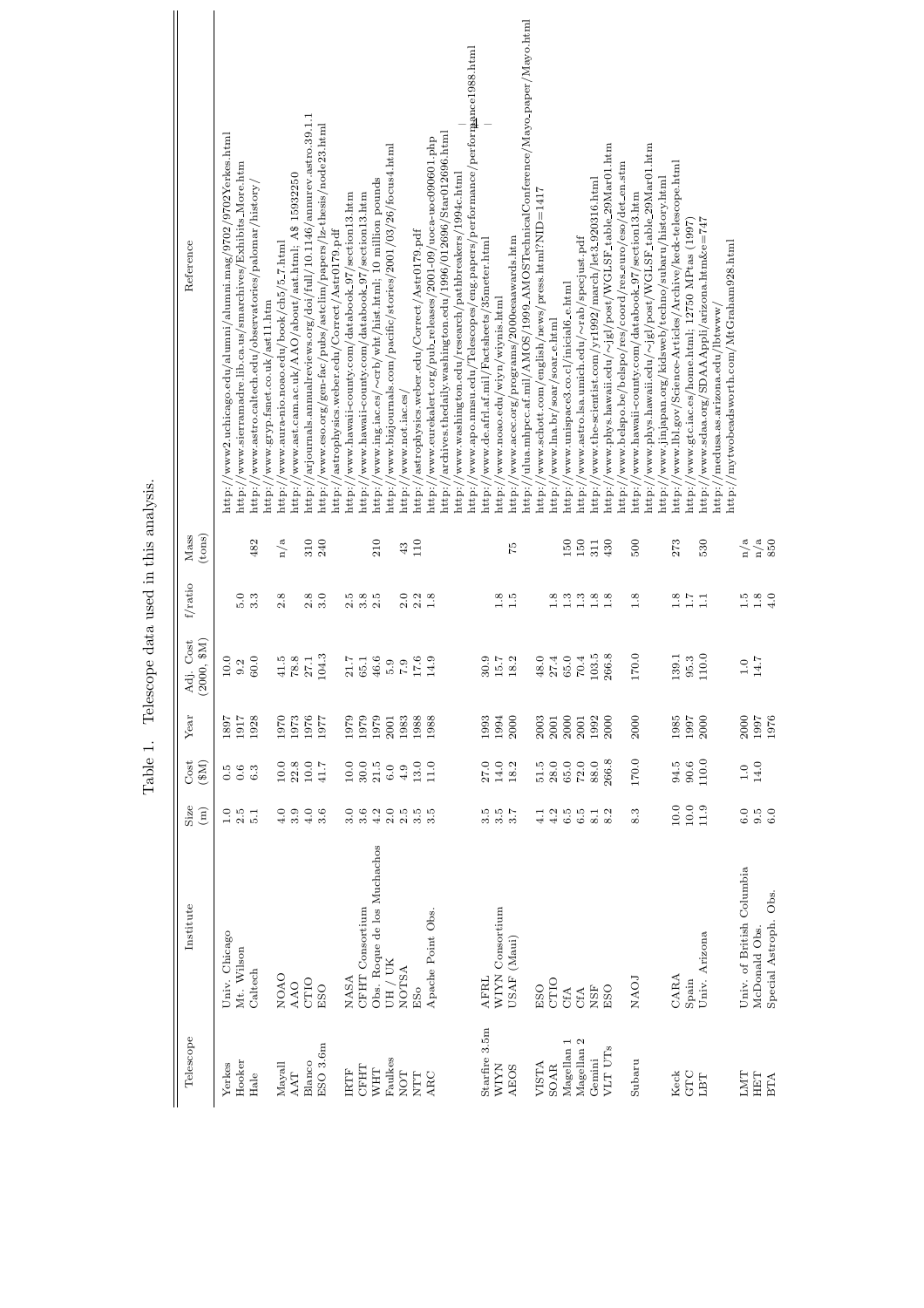#### 2.3. Discussion on Ground-Based Apertures

As seen in Figure 1, there appears to be a clear progression of cost with telescope size. An examination of the aperture built prior to 1980 shows cost  $\propto D^{2.77}$ , which as would be expected is consistent with Meinel (1978). For those monolithic apertures built since 1980, the cost-aperture power law is slightly shallower, with cost  $\propto D^{2.46}$ , but still significantly greater than merely scaling with telescope area,  $D^2$ . The GSM telescopes that have been built appear to drop below the post-1980 line, just as the post-1980 line drops below the pre-1980 line.

Our interpretation of this offset in the power law intercept is the cost reducing impact of fundamentally new technologies. At the ∼1980 turning point, the improvement was a combination of telescope mounting and faster optical systems, reducing the overall size of the telescopes. For the advance associated with GSMs, the improvement is the cost reduction associated with fabrication of segmented versus monolithic primary mirrors. There are unfortunately not enough data points to determine if the GSMs will also follow a cost  $\propto D^{2.46}$  power law; however, we naively expect for the cost-aperture relationship to generally adhere to this slope.

As such, we may easily predict general costs for future apertures built using technology associated with the current family of GSMs. We expect a 30-m telescope to cost roughly \$1.4 billion, and a 100-m telescope is expected to be roughly \$26 billion, using current GSM technology. If, as can be reasonably postulated, advances in telescope construction technology can be applied to the next generation of large apertures, reductions of  $2-3\times$  can be expected with each new family of technology, as seen in the progression from pre-1980 to post-1980 to GSMs. A \$600M, 30-m telescope can be reasonably argued to be only a single technology generation away. However, following this same reasoning, a \$2B, 100-m telescope is probably a full three technology generations away from being realized.

#### 3. Space-Based Telescopes

Unfortunately, there are only a few operational examples of space-based telescopes. The obvious candidate is the Hubble Space Telescope (HST). Of NASA's other three 'Great Observatories', only the Space Infrared Telescope Facility (SIRTF) has a mirror design that lends itself to comparison within this context. A full accounting of flight designs is appropriate within the context of categorizing the approaches to space telescopes:

- Delivery to orbit Both HST and SIRTF are examples of this category of space-based mission.
- Assembly in orbit Given the payload shroud constraints of a ∼5m diameter on even the largest of launch vehicles, a number of spacecraft that have flown or are in the planning stages take advantage of a ground-based construction, with a space-based assembly stage. This can be as simple as an autonomous unfurling, or a more complicated and drawn out assembly phase prior to operations. It is worth noting that there are two obvious classes of telescope in this category - those that benefit from robotic assembly, and (particularly within the context of the space station) those that would be the product of human assembly. Of surprise to many, there are three clear examples of at least the robotic assembly approach to date: the 8-m VSOP and 12-m commercial MBSat radio antennas, both of which have flown, and the 6.5-m near-infrared JWST, which has not flown but is clearly committed to this approach and will be orbited within the next ten years.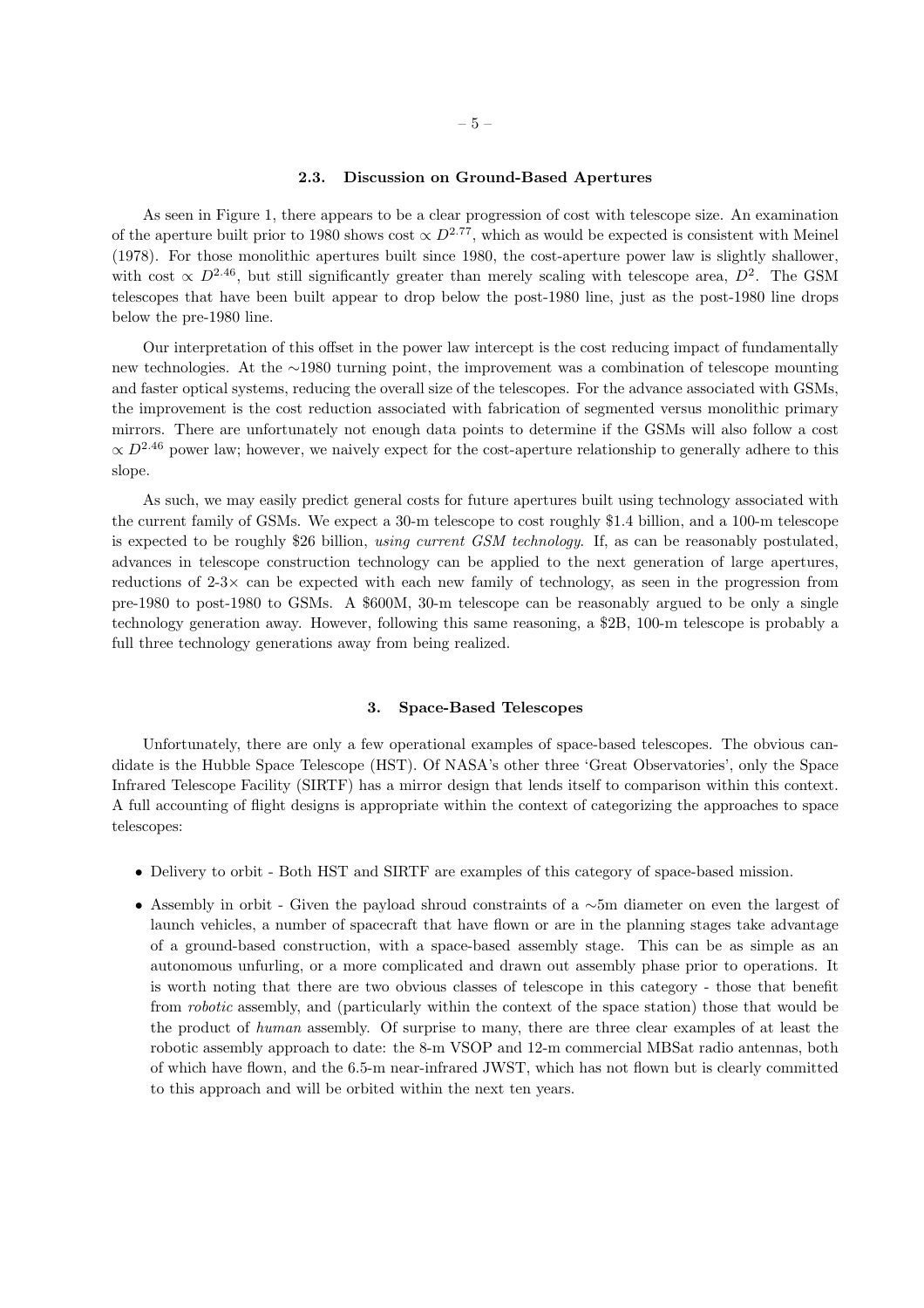| Reference                             | ${\rm http://www.hawaii-county.com/databook_97/section13.htm}$ | ${\rm http://www.hawaii-county.com/databook_97/section13.htm}$ | \$11m for original 6 elements in 1977, \$20m conversion in 1995 | nttp://www.casca.ca/lrp/vol2/wf8m/node5.html                                                                                                                                                                                                                                                                                              | nttp://www.astro.lu.se/~torben/euro50/publications/swedish50m99.pdf; 750 million Euros | http://www.aura-nio.noao.edu/book/ch5/5_7.html |
|---------------------------------------|----------------------------------------------------------------|----------------------------------------------------------------|-----------------------------------------------------------------|-------------------------------------------------------------------------------------------------------------------------------------------------------------------------------------------------------------------------------------------------------------------------------------------------------------------------------------------|----------------------------------------------------------------------------------------|------------------------------------------------|
| $(\text{tons})$                       |                                                                |                                                                | 118                                                             |                                                                                                                                                                                                                                                                                                                                           |                                                                                        |                                                |
|                                       |                                                                |                                                                | م.<br>ا                                                         |                                                                                                                                                                                                                                                                                                                                           |                                                                                        |                                                |
| Adj. Cost f/ratio Mass<br>(2000, \$M) | 10.9                                                           | 20.8                                                           | 49.4                                                            | 110.5                                                                                                                                                                                                                                                                                                                                     | 816.8                                                                                  | 600.0                                          |
| Year                                  |                                                                |                                                                |                                                                 |                                                                                                                                                                                                                                                                                                                                           |                                                                                        |                                                |
| $\frac{\text{Cost}}{\text{(SM)}}$     |                                                                |                                                                |                                                                 | $\begin{smallmatrix} 0 & 0 & 0 \\ 0 & 0 & 4 \\ 0 & 0 & 0 \\ 0 & 0 & 0 \\ 0 & 0 & 0 \\ 0 & 0 & 0 \\ 0 & 0 & 0 \\ 0 & 0 & 0 \\ 0 & 0 & 0 \\ 0 & 0 & 0 \\ 0 & 0 & 0 \\ 0 & 0 & 0 \\ 0 & 0 & 0 \\ 0 & 0 & 0 \\ 0 & 0 & 0 \\ 0 & 0 & 0 \\ 0 & 0 & 0 \\ 0 & 0 & 0 \\ 0 & 0 & 0 \\ 0 & 0 & 0 \\ 0 & 0 & 0 \\ 0 & 0 & 0 \\ 0 & 0 & 0 & 0 \\ 0 & $ |                                                                                        |                                                |
| $rac{1}{2}$<br>$\frac{1}{2}$          | 3.8                                                            |                                                                |                                                                 |                                                                                                                                                                                                                                                                                                                                           |                                                                                        |                                                |
| Institute                             |                                                                | $\mathbb{H}$                                                   | Jniv. Arizona                                                   | CFHT Consortium<br>Lund Obs.                                                                                                                                                                                                                                                                                                              |                                                                                        | NOAO / Caltech                                 |
|                                       |                                                                |                                                                |                                                                 |                                                                                                                                                                                                                                                                                                                                           | UKIRT<br>UH 88"<br>MMT<br>CFHT Upgrade<br>CFHT Upgrade                                 | <b>GRIT / CELT</b>                             |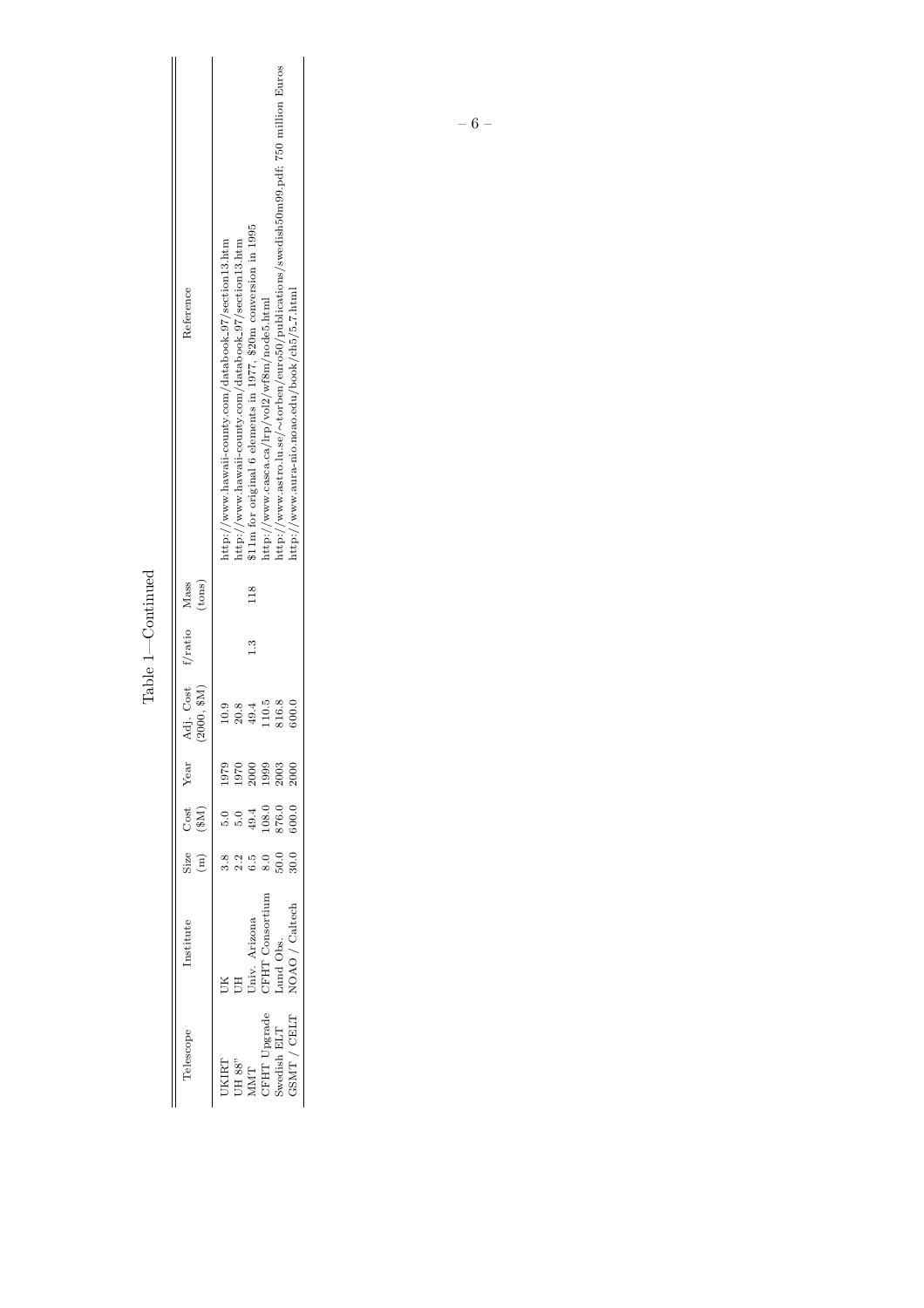

Fig. 1.— Cost versus aperture diameter for optical telescopes built before and after 1980. For the pre-1980 fit, cost ∝  $D^{2.77}$ , and for the post-1980 fit (exclusive of the giant segmented mirrors), cost ∝  $D^{2.45}$ . The two limited operations telescopes plotted are the UBC 6-m liquid mecury telescope and the 9-m (effective) HET.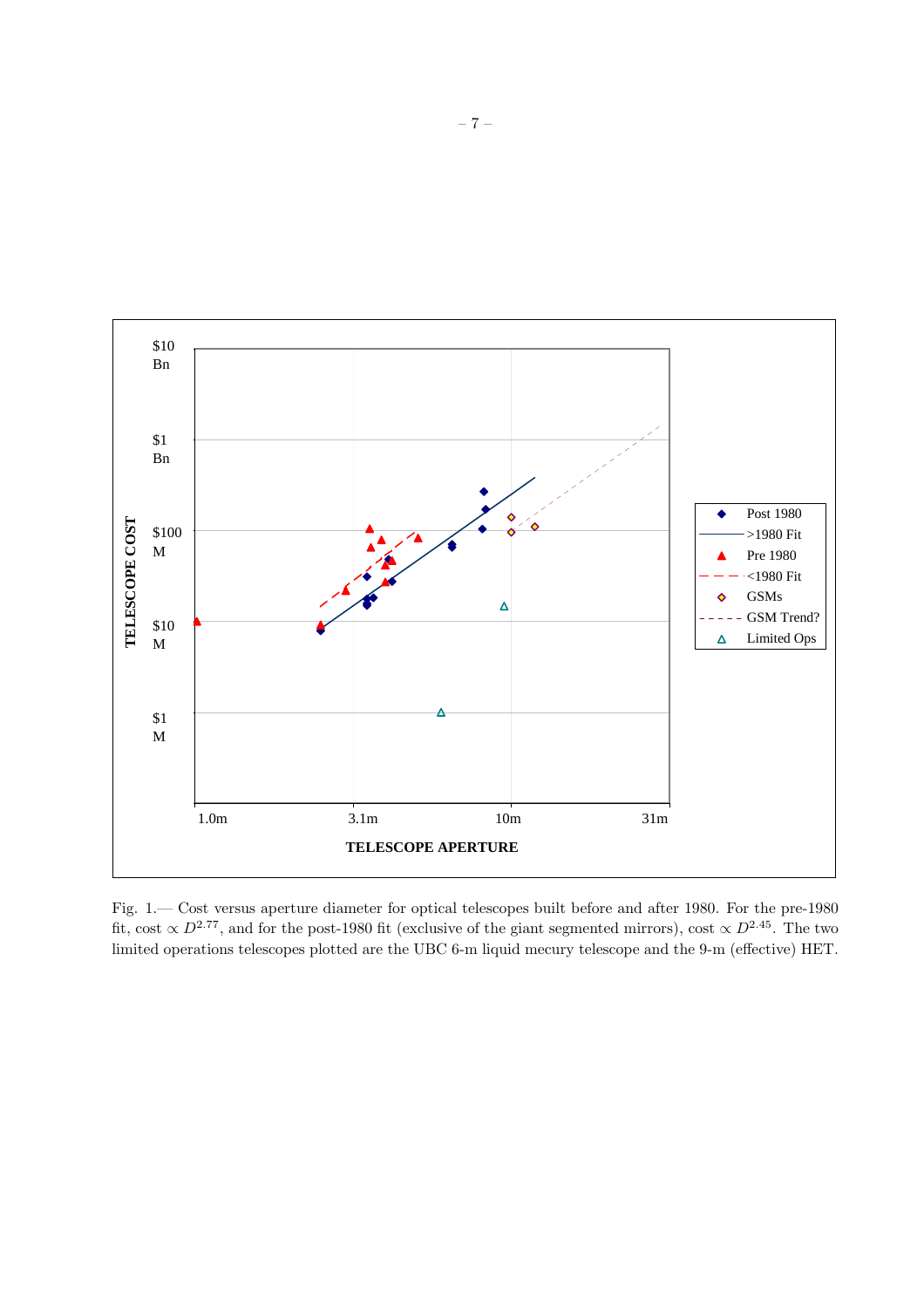• Fabrication in orbit - This approach is, at present, somewhat more fanciful than the previous two, potentially making using of some sort of in situ resource utilization (and as a result, bypassing the limitations of launch vehicle lift restrictions). Although the most promising in terms of ultimate aperture size, we will only mention this approach here in passing, for the sake of completeness, due to its gross technical immaturity.

A further complication worth considering is the prospect of on-orbit servicing, which can be applied equally to all three categories above.

Given the small number of examples to date for space-based telescopes, no general inference can be drawn from the relationship between telescope cost and aperture size for these apertures. Indeed, the similar relative cost between Hubble and JWST - on the order of \$1 to \$2 billion dollars for each - would indicate within the simple confines of the rough analysis presented herein for ground-based apertures that telescope size is independent of cost. Instead, our assessment is that the predominant phenomenon at play is rapid technological development as it impacts aperture size, rather than simple scaling of a single family of technology.

# 4. General Discussion

Ground-based Telescopes. There are two key factors that affect the aperture-cost scaling law for groundbased telescopes:

• Environment - Environment manifests itself in two significant ways for ground-based telescopes. Inclement weather is the first of these two ways - the telescope must be protected from precipitation and other hazards associated with being open to the air. For all major optical telescopes to date, this is accomplished by construction of a telescope enclosure, typically a dome. The second weather factor is wind - acceptably low wind velocities do not preclude operation under transparent conditions, but wind shake can significantly degrade telescope performance. For most optical telescopes, an enclosure can also mitigate the effect of wind upon the telescope structure, typically a co-rotating dome.

For optical telescopes, as the aperture grows, the dome grows as  $\sim (f/\text{ratio}\times D)^3$ . Reduction of telescope f/ratios over time have improved the situation over the past twenty years, but this factor ultimately can be no smaller than  $\sim D^3$ . A common mistake at many observatories is the assumption that the dome is a simple element of the overall observatory, not worth a great deal of thought or investment; the result is often years of expensive maintenance headaches and/or operational limitations.

Recent illustrations accompanying proposals for a 30m-class telescope compare the aperture size to that of a baseball diamond; this is a particularly illustrative example, noting that recent retractable roof baseball stadiums have been built and are worthwhile enclosures to consider when trying to approximate price. While larger than the enclosure for a 30m telescope (in that they have to enclose an outfield and grandstands), they are also significantly simpler in that they only retract, and do not have to rotate. A recent example of this sort of venue in Seattle was built for \$600M (telescope not included).

• Gravity - Observational pointing access to the sky is typically achieved through orienting the telescope structure in two axes, frequently elevation  $\&$  azimuth or right ascension  $\&$  declination. (The Hobey-Eberly and Liquid Mercury Telescope are notable exceptions to this observation, and have traded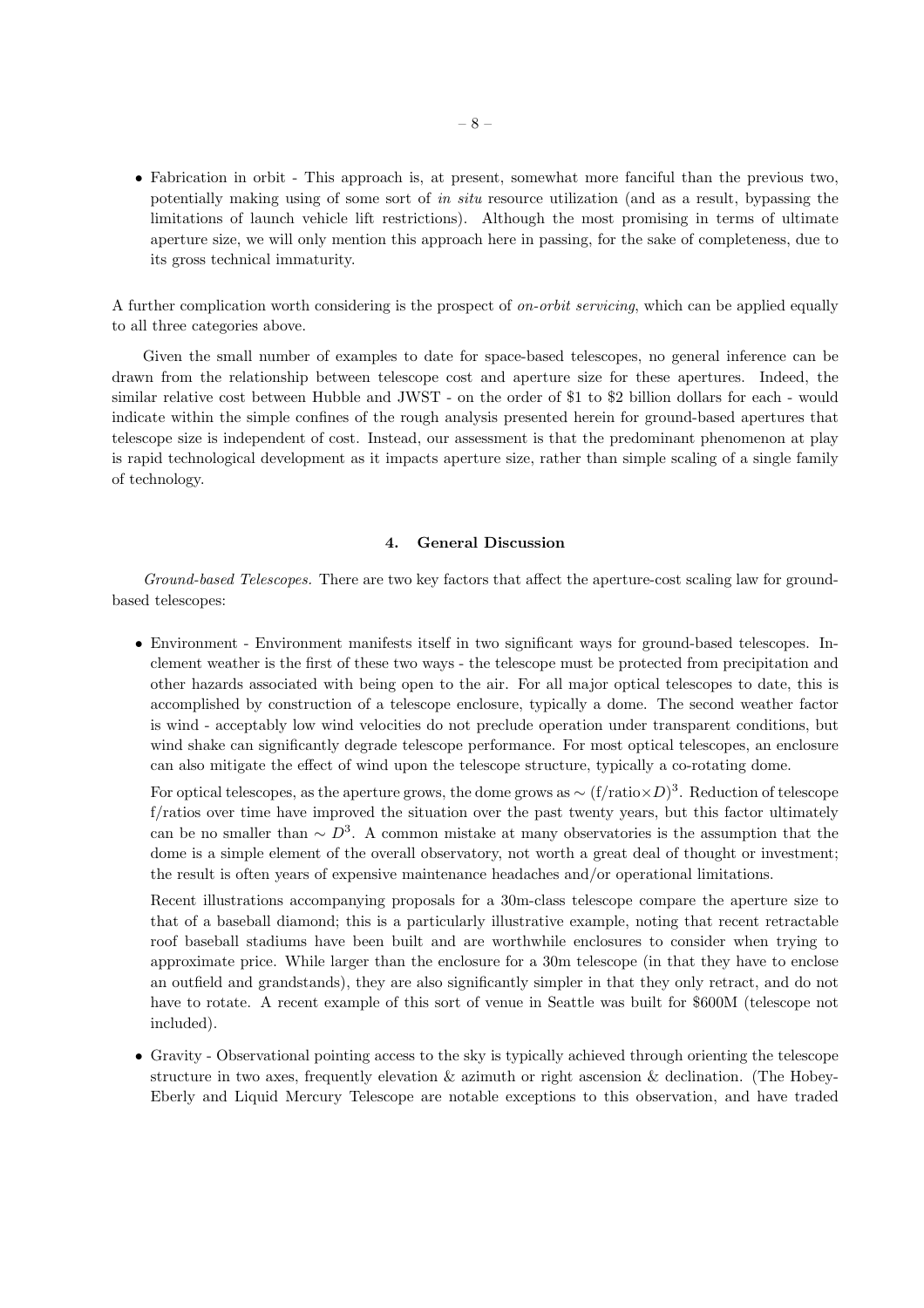significant operational flexibility for economic advantage, as seen in Figure 1.) Changing a telescope's elevation or declination alters the angle between the telescope's pointing vector and the local gravity vector. Since the telescope must maintain its alignments throughout all pointings, the structure must be tolerant of this variable angle. As such, the telescope structure often grows as a hemisphere behind the aperture it supports - the growth, and cost, of this structure will scale as  $\sim D^3$ . Clever design of this structure can reduce the power law to something closer to the square of the aperture diameter, but consistency of the  $D^{2.7}$  aperture-cost scaling law indicates there are perhaps limits to cleverness dictated by modern construction materials and techniques.

Both of these factors affect the relevant power law for ground-based telescopes. Elimination of the telescope dome for the largest of the new telescopes is certainly an option (and actively under consideration for some of the larger apertures proposed), although it will clearly multiply the deleterious effect of wind shake on the telescope backing structure and push the cost of the backing structure back towards  $\sim D^3$ . These two ever present ground-based factors will push the aperture-cost scaling law away from  $\sim D^2$  and towards  $\sim D^3$ .

Space-based Telescopes. As with ground-based apertures, there are two key factors that affect the aperture-cost scaling law for space-based telescopes:

- Structural stability As with ground-based telescopes, a space-based telescope's backing structure will be responsible for maintaining the unique shape of the primary mirror, regardless of pointing. However, given the absence of a significant gravitational field, the structure may be designed primarily for aperture alignment rather than support against an external field. There will be no changing external force to cope with as the aperture points to different portions of the sky. As such, it is our expectation that the structure will be primarily 2-dimensional assembly and that the aperture-cost law associated with maintaining optical figure will scale as  $\sim D^2$ .
- Environment For structures of significant size in space, an important consideration that begins to impact operational considerations is the space 'weather', primarily due to the sun. Particulate solar wind, radiation pressure, and heating effects of the solar environment will all have to be accounted for. It is likely that large telescopes in space will need a shield between the primary aperture and the sun. This shield, while notionally as large or even larger than the aperture itself, will also manifest itself as a primarily 2-dimensional structure. Also, given the substantially relaxed requirements for such a shield to maintain a given shape, it can be a fairly gossamer structure. Such a shield provides the additional benefit of cooling of the telescope; this type of structure is already a part of the baseline JWST design and is not considered to be a significant cost driver. The cost of this structure should also scale as  $\sim D^2$ .

It is also worth noting that certain expensive design drivers for ground-based telescopes are not necessarily present in punitive space-based designs. For example, since a dome is no longer enclosing the telescope structure, a driver for relatively fast focal ratios (and difficult to fabricate parabolas) is removed.

Overall, our expectation is that ground-based telescope costs will continue to scale as  $\sim D^{2.5}$ . Improvements in technology will provide one-time shifts in the zero-point of the aperture-cost relationship, with no impact upon slope. In contrast to the ground-based case, we expect space-based apertures to have a much slower aperture-cost relationship, growing as slowly as  $\sim D^{2.0}$ . The difference in slopes has a striking consequence: At some given aperture size, it will be just as expensive to deliver an operational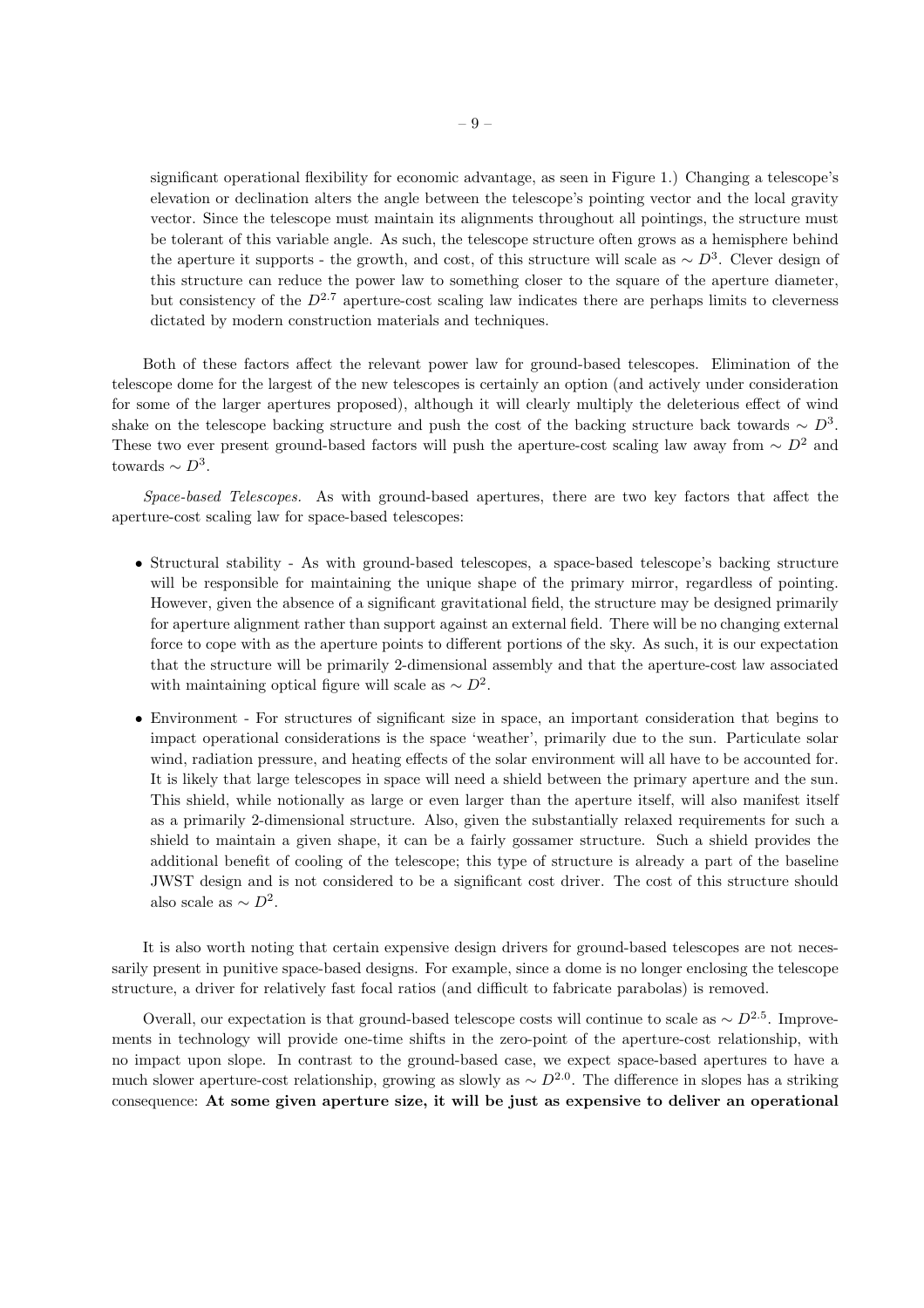space-based or ground-based telescope. This equality is *independent* of the obvious advantages a space-based aperture has over its ground-based counterpart. Isolating the cross-over point of the two power laws will be of particular interest, in that it points to the size domain that will be exclusively inhabited by space-based apertures.

At the present, using these putative values for the power law slopes, and starting from the points established by the current generation of GSMs for the ground-based case, and JWST for the space-based case, the cross-over point appears to appear at the 300m filled aperture size, at a cost of \$100 billion dollars. This is a completely unrealistic sum for any telescope. However, if we advance from this starting point and move forward two technology generations for both space-based and ground-based telescopes - with the attendant shift in power law intercepts - our cross-over location shifts to a 120m filled aperture at a cost of \$10 billion dollars. This is still quite a speculative sum, but getting to be significantly more realistic. If there is a more rapid advance in space technology than in ground-based telescope technology (which these authors do not think untenable given the relative levels of investment), and two generations of space-based observatory technology evolve for every one of on the ground, our cross-over shifts to 70-m, \$3 billion dollars. Given these sorts of possible scenarios, it is our expectation that the largest aperture built upon the ground will be in the region of 100-m.

Above and beyond the initial cost of an observational facility, there are two additional aspects of telescope finances that are not being examined in great detail in this simple analysis, but they bear mentioning here:

- Instrumentation A substantial portion of the cost of any operational observatory is its instrumentation. For ground-based apertures, this can be an evolving suite of instruments with various specialized specifications and design goals. For these facilities, and for those space-based observatories with onorbit servicing, ongoing instrumentation upgrades represent an ongoing cost of the facility.
- Operational Costs For ground-based observatories, this number can run annually from 5% to 30% of the overall initial construction cost. There are two aspects of this cost that can be specifically identified here: first, that of ongoing maintenance, and second, that of the actual observing done with the facility.

For those space-based observatories that do not benefit from on-orbit servicing, some of these costs simply do not appear - new instrumentation does not need to be developed, nor does daily maintenance need to be physically performed upon the spacecraft(s). However, this potentially translates into limitations in terms of instrument capability and mission lifetime, particularly in relation to ground-based facilities, so the actual benefit or penalty of these considerations is not entirely clear.

## 5. Conclusions

We have shown the telescope cost growth scaling law of  $\sim D^{2.77}$  that was first noted in Meinel (1978) for ground-based telescopes is slightly shallower for the apertures that have been built since 1980, at  $\sim D^{2.46}$ , but remains generally true. We have also presented arguments in support of a similar, but notably shallower, scaling law for space-based telescopes, closer to  $\sim D^{2.0}$ . An important implication of these two power laws is their intersection - this point defines a telescope that will be equally expensive to build on the ground or in space. This point is independent of the advantages to be gained in siting the aperture in space versus on the ground.

This is particularly interesting as the astronomical community contemplates construction of ground-